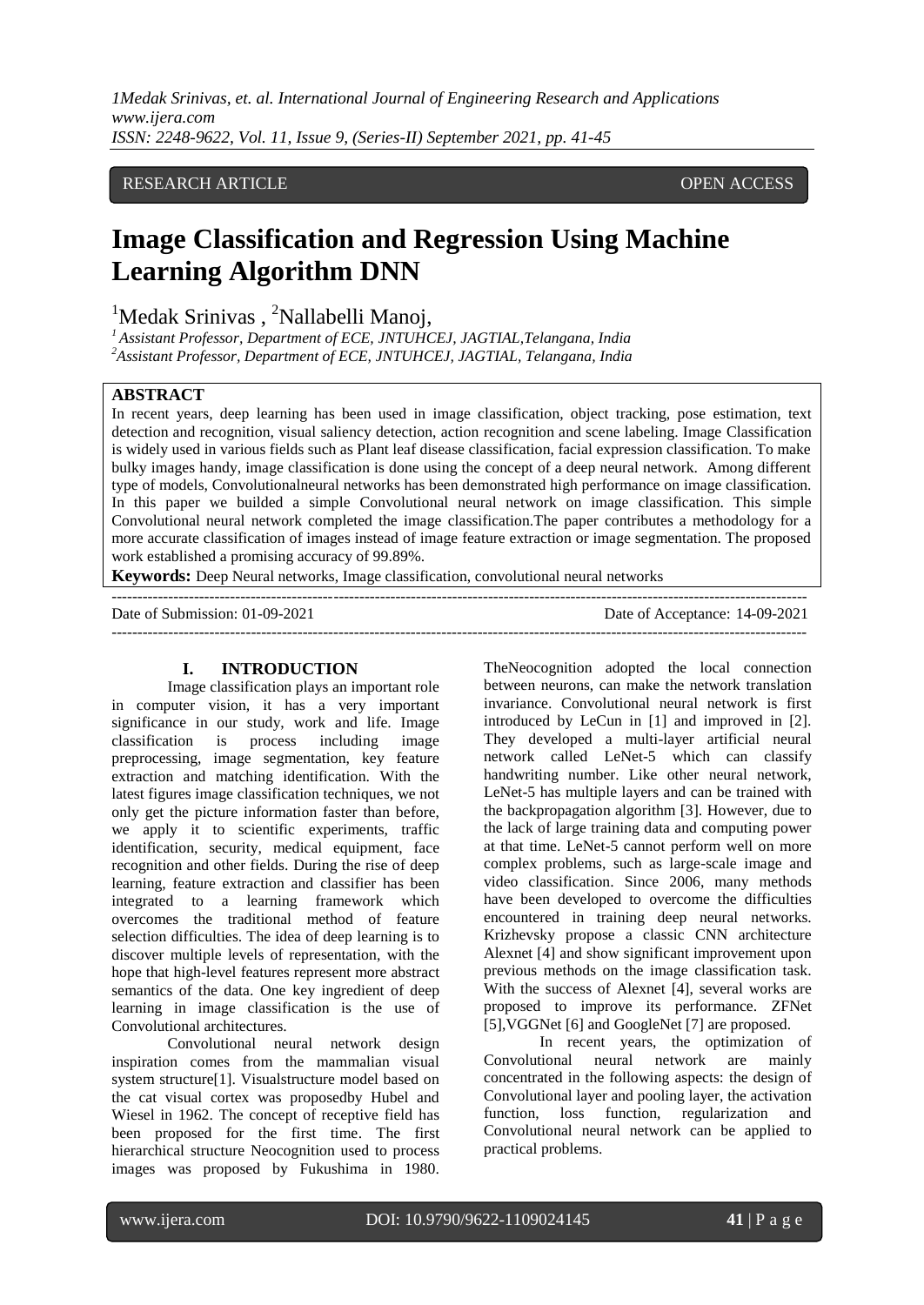# **II. PREDICTIVE MODELING**

# *A. Classification Predictive Modeling*

Classification predictive modeling is the task of approximating a mapping function (f) from input variables (X) to discrete output variables (y).The output variables are often called labels or categories. The mapping function predicts the class or category for a given observation.For example, an email of text can be classified as belonging to one of two classes: "spam*"* and "*not spam*".

 A classification problem requires that examples be classified into one of two or more classes.

 A classification can have real-valued or discrete input variables.

 A problem with two classes is often called a two-class or binary classification problem.

 A problem with more than two classes is often called a multi-class classification problem.

 A problem where an example is assigned multiple classes is called a multi-label classification problem.

It is common for classification models to predict a continuous value as the probability of a given example belonging to each output class. The probabilities can be interpreted as the likelihood or confidence of a given example belonging to each class. A predicted probability can be converted into a class value by selecting the class label that has the highest probability.

## *B. Regression Predictive Modeling*

Regression predictive modeling is the task of approximating a mapping function (f) from input variables  $(X)$  to a continuous output variable  $(v)$ . A continuous output variable is a real-value, such as an integer or floating point value. These are often quantities, such as amounts and sizes.

For example, a house may be predicted to sell for a specific dollar value, perhaps in the range of 100,000to200,000.

 A regression problem requires the prediction of a quantity.

 A regression can have real valued or discrete input variables.

 A problem with multiple input variables is often called a multivariate regression problem.

 A regression problem where input variables are ordered by time is called a time series forecasting problem.

 Because a regression predictive model predicts a quantity, the skill of the model must be reported as an error in those predictions.

There are many ways to estimate the skill of a regression predictive model, but perhaps the most common is to calculate the root mean squared error, abbreviated by the acronym RMSE.

# **III. CNN FOR IMAGE CLASSIFICATION** *A. Convolution Layer*

The convolution layer is made up of a set of independent filters. Each filter slides over the image and creates feature maps that get different aspects of an image.CNN uses convolutions to joined fetch features from the local domain of given input. Most CNNs comprise a consortium of convolutional, pooling, and affine layers. CNN's offer fantastic performance on visual identification jobs, where they achieve the state of the art.

#### **B.** *Pooling Layer*

Pooling was at first developed to assist to make CNN layers put up distortions, as in the scaleinvariant feature transform (SIFT) descriptor with a 4×4 sum pooling grid. This layer allows features to move relative to each other resulting in the deep meeting of features even in the light of small distortions. There are some other profits of pooling, as a reduction of the spatial dimension of the feature map degrading the number of parameters. This simplifies the overall complexity of the model. Though sum and max-pooling are a bit outdated as mostly, nowadays, stridden convolution is used. The motive of stridden convolution is to jump some domains during the convolution operation consequently resulting in capable convolution operation with the reduced spatial dimension of the output.

## *C. Fully Connected (FC) Layer*

The fully connected layer in the CNN symbolizes the feature vector for input. This feature vector or tensor or layer takes information that is important to the input. When the network trains, this feature vector then uses for classification, regression, or make an input into another network like Recurrent Neural Network for translating into another type of output, etc. It is also being used as an encoded vector. During training, this feature vector is used to calculate the loss and helps the network to make it trained. The convolution layers before the fully connected layer keep information related to local features in the input image i.e. edges, blobs, shapes, etc. Every Convolutional layer keeps many filters that symbolize one of the local features. The fully connected layer keeps composite and aggregated information from all the important convolution layers.

# *D. Number of Parameters*

The convolution layer consists of 2 types of parameters: biases and weights. The summation of weight and biases is an overall wide variety of parameters in the convolution layer. The variability of parameters is affected by kernel size. For a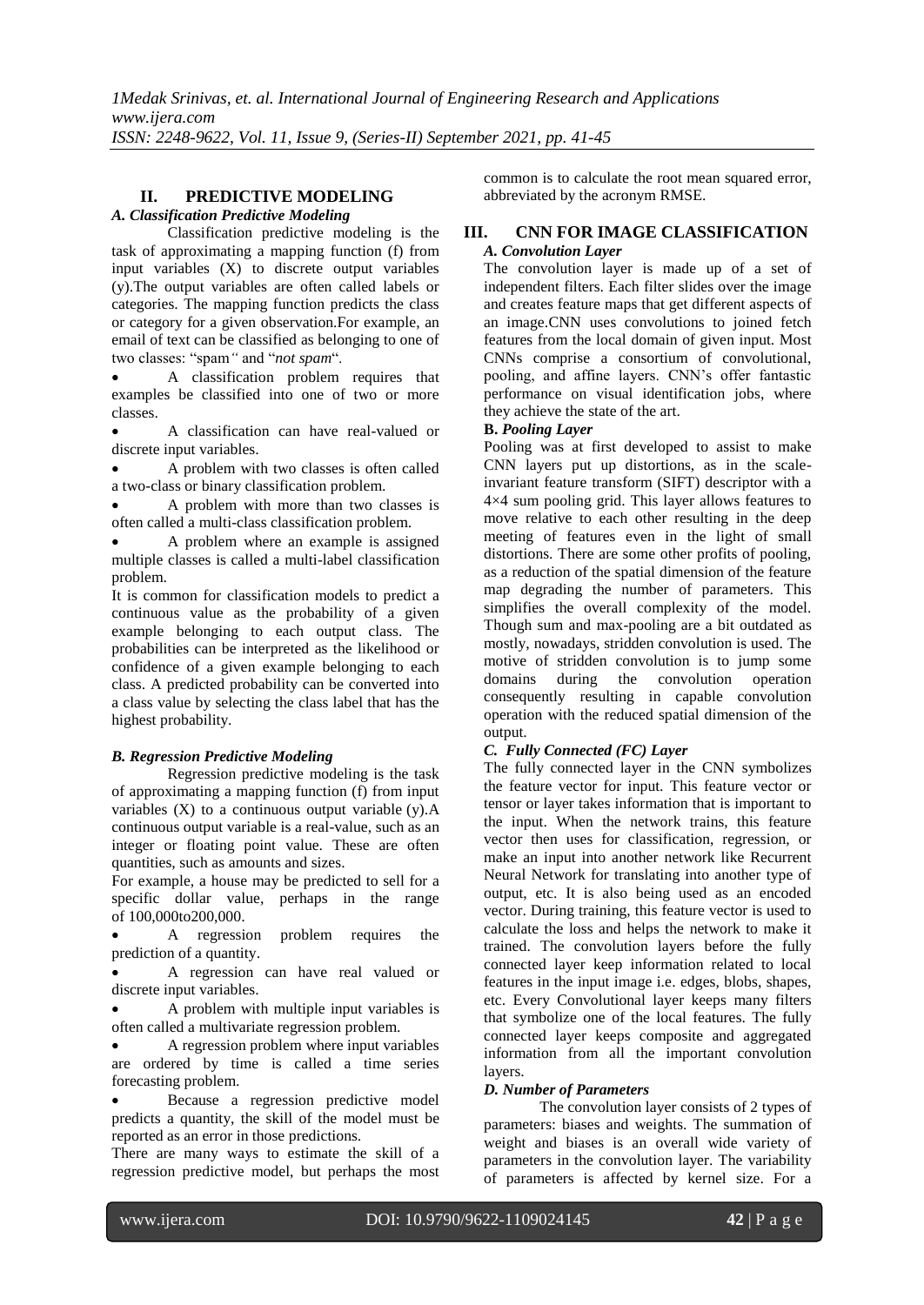convolution layer with the clear out the length of  $3 \times$ 3, enter of length 25 with 3 channels, the quantity of weights in this layer is  $3 \times 3 \times 25 \times 3$ . The dimension of the input facts is the number of biases. Thus, the wide variety of parameters is  $3 \times 25 \times 3 +$ 25 on this convolution layer. There can be no parameters since the hyperparameters include stride, pool size, and zero paddings for the pooling layer. In a DNN (Deep Neural Network) shape, the last pair of layers is often the FC (Fully Connected) layer. The numeral of biases is the variation of neurons in the presentation layer. Instead of a pair of layered (DNN) Deep Neural Network, the wide variety of parameters is the summation of parameters in every layer.



# *E. Visual Geometry Group (VGG16)*

The Visual Geometry Group at Oxford University acquires the 16 layers VGG network for the state of the art results in the competition named ILSVRC-2014. The greater depth of its network is the fundamental characteristic of its structural design.



Figure2. Process flow diagram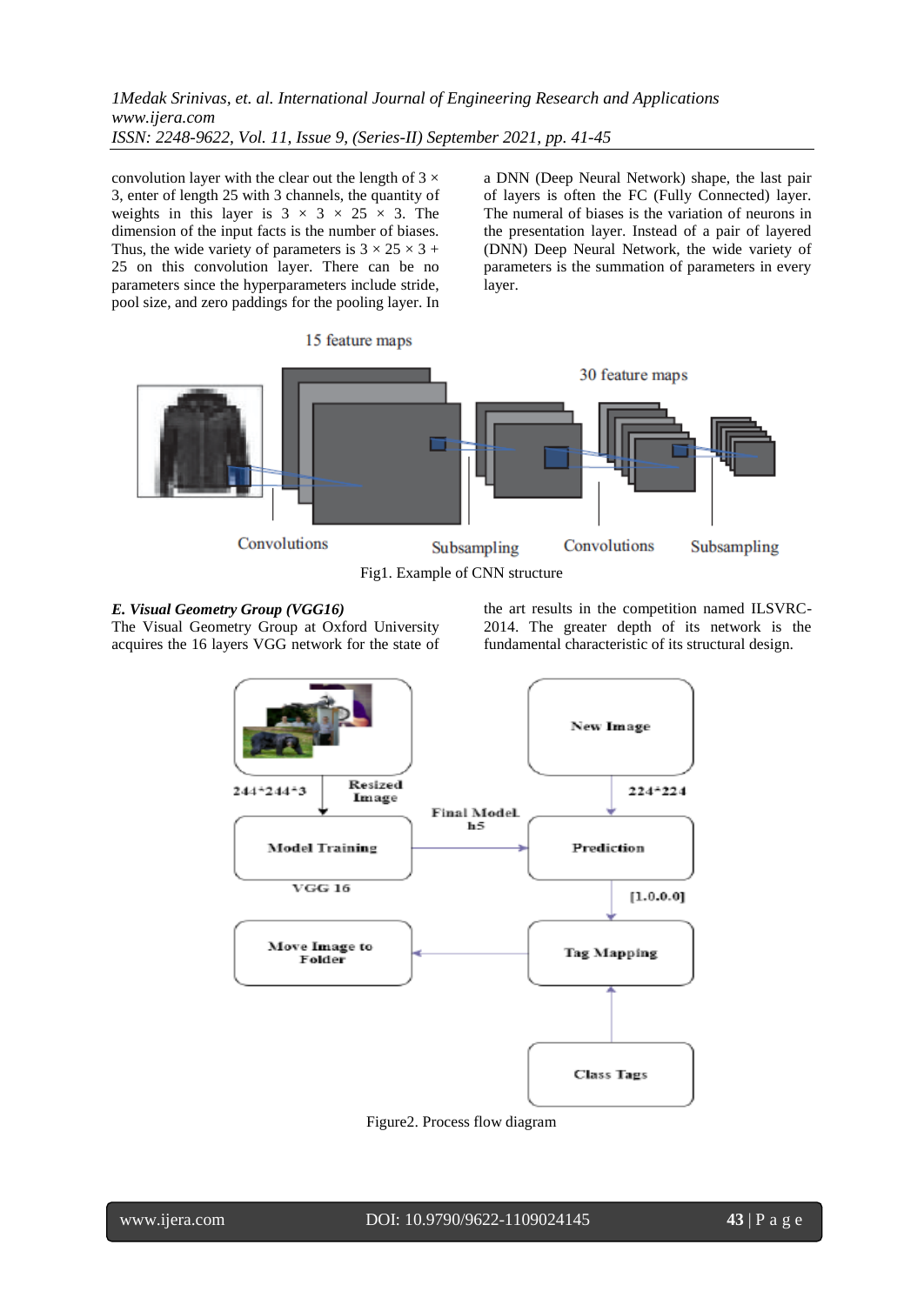In this the RGB images go through the five blocks of convolution layers and in every block, there are 3x3 numbers of channels/filters. The CNN layer is padded and stride fixed to 1 so that spatial resolution is conserved after convolution (which means that for 33 filters there is the padding of 1 pixel). The blocks are divided by the max- pooling layer. The stride is 2 in max-pooling which is executed over 22 windows. All the five blocks of the convolution layer are followed by FC (fully connected) layer. The output of the final layer gives class probabilities in soft max-layers.

#### *F. Implementation of VGG 16 Model*

The VGG 16 models consist of 16 layers which give a good output in the challenge of ImageNetimage classification. The model consists of 2 divisions: The feature extraction consists of VGG blocks and the classifier consists of FC and output layer. In this paper, a different classifier layer is added and utilize the feature extraction in design architecture. We didn't alter the weights of the convolutional layers, it is constant while training, and just trained new FC layers which will learn to infer the features extracted features aimed at binary classification from the design architecture or model. In the VGG-16 model, from the output side, the FC layer removed and added the new FC layers in output. The prerequisite of the design architecture is the specified input's shape and size which is (224, 224, and 3) in our case for the design model which referred that the updated design architecture lasts at the final max-pooling layer, then after the new classifier layer and a Flatten layer is added. The model ran in 10 epochs and attained an accuracy of 98.72%. This VGG16 model, trained on a particular ImageNet challenge dataset which is constituted to the input images with dimensions 224 x 224 pixels. The images are loaded from the image classification data set with this target size.

#### **IV. RESULTS AND DISCUSSION**

An initial interesting point is that the common design principles of the VGG models since it performed best in the competition called ILSVRC 2014[10] and it is very simple and easy to comprehend and implement this modular construction of the architecture. The architecture includes the piling convolutional layers through minor filters of  $3\times3$  along with the max-pooling layer. These layers composed and form a block, and the number of filters in every block augmented beside the network's depth in these blocks for example 32, 64, 128, and 256 for the first four blocks of the design model. To confirm the width and height of the output feature maps counterparts with the inputs, padding is utilized on convolutional layers. Commonly for finest practices, every layer uses the weight initialization and activation function called "ReLU". For example, a VGG-based design of three blocks has a single pooling layer and convolutional layer. We can see the accuracy of each model concerning its activation function and loss function in table I.

| Model used          | Accuracy $(\% )$ | <b>Activation Function</b> |
|---------------------|------------------|----------------------------|
| <b>Baseline CNN</b> | 55.075           | Sigmoid                    |
| VGG3                | 74.56            | Sigmoid                    |
| VGG3+Data Aug       | 61.40            | Sigmoid                    |
| VGG16 proposed      | 98.97            | Softmax                    |

Table1. Accuracy using different models

## **V. CONCLUSION**

In this paper we proposed a simple Convolutional neuralnetwork on image classification. This simple convolutionalneural network imposes less computational cost. On the basisof the convolutional neural network, we also analyzed different methods of learning rate set and different optimization algorithm of solving the optimal parameters of the influence on image classification. In this study, the datasets are made from different sources and then all the images are categorically classified using VGG16. The images are classified into the two categories, firstly living and non-living and then further classified into subcategories such as living classified as nature, animal, human, and the human class categorized into group and selfie images. The non-living classified into the vehicle. Also using VGG16 we get 99.89% accuracy with minimal loss.

#### **REFERENCES**

- [1]. LecunY, Bottou L, Bengio Y, et al. Gradientbased learning applied to document recognition[J]. Proceedings of the IEEE, 1998, 86(11):2278-2324.
- [2]. Cun Y L, Boser B, Denker J S, et al. Handwritten digit recognition with a backpropagation network[C]// Advances in Neural Information Processing Systems. Morgan Kaufmann Publishers Inc. 1990:465.
- [3]. Hecht-Nielsen R. Theory of the backpropagation neural network[M]// Neural